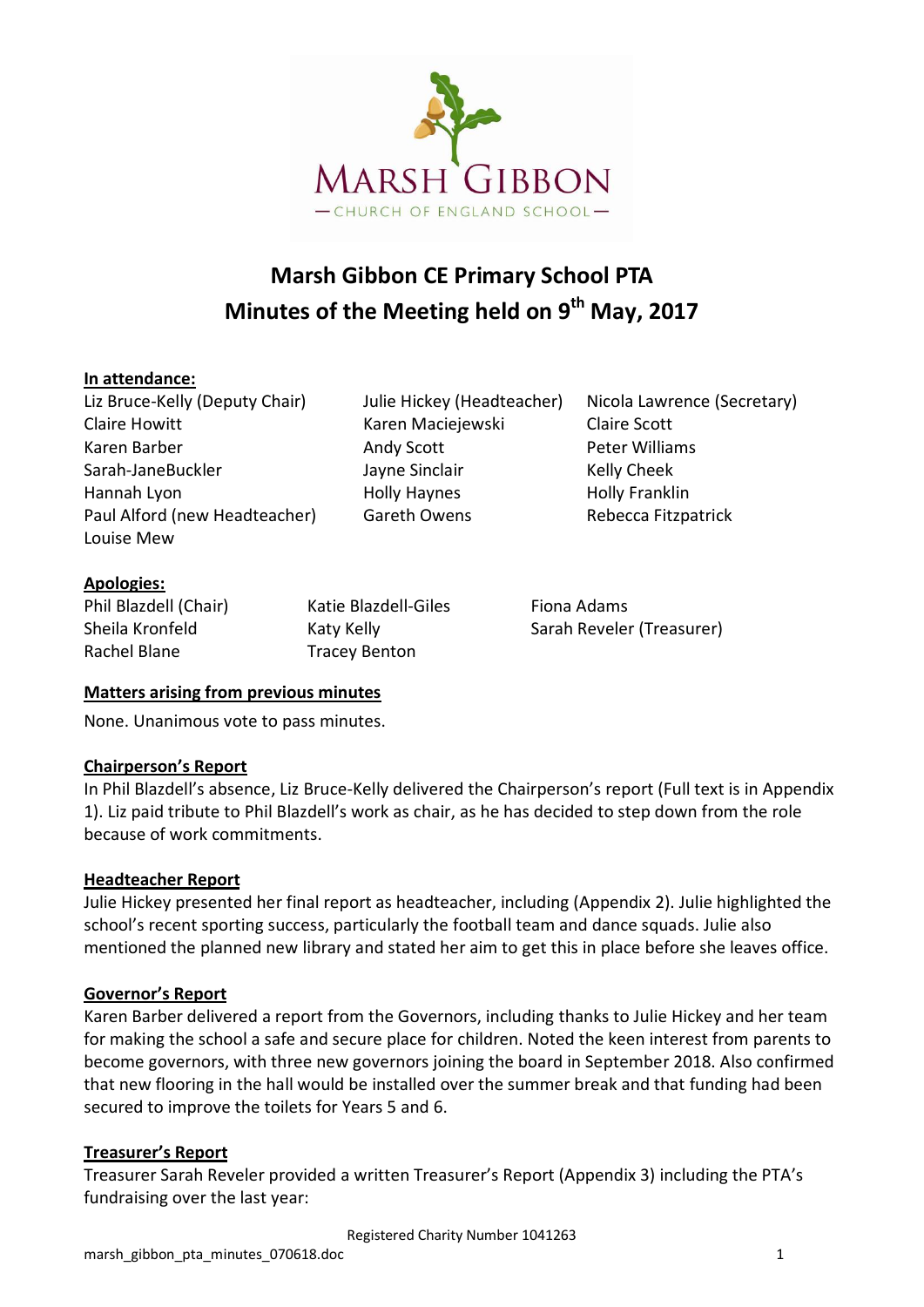Film & Disco Nights - £431.93 Christmas Fayre - £1262.95 Eggstravaganza - £141.90 Stall at Beer Festival - £22.30 Merry Go Round - £150.00 Easy Fundraising - £305.98 Salvation Army - £99.35 Donations - £1641.00

Sarah also provided a commentary of accounts showing the PTA's closing balance as £5040.33. Unanimous vote to pass the accounts.

Compliments were paid to Sarah for doing such a competent and scrupulous job as PTA treasurer, as she has decided to step down as treasurer.

### **Election of Officers**

Chair: Andy Scott Nominated: Liz Bruce-Kelly Seconded: Nicola Lawrence

Deputy Chair: Karen Barber Nominated: Nicola Lawrence Seconded: Liz Bruce-Kelly

Secretary: Nicola Lawrence Nominated: Liz Bruce-Kelly Seconded: Karen Maciejewski

Treasurer: Not filled

Fundraising Committee Member: Claire Scott Nominated: Nicola Lawrence Seconded: Andy Scott

POINT: Kelly Cheek expressed interest in joining committee when youngest child joins school

### Class Reps

After brief discussion, consensus was reached that existing class reps should continue, if they are willing, but that a trawl for new volunteers could bolster participation.

2018/19 Class Reps Butterflies: To be filled in September Owls: Kelly Cheek and Claire Scott (Katie Giles-Blazdell is standing down) Dragons: Louise Mew and Fiona Adams Rabbits: Claire Scott and Karen Barber Hedgehogs: Jayne Sinclair and Sarah-Jane Buckle Foxes: Karen Barber and Melanie Ash (Marion Ryley has stood down) Eagles: Katy Kelly, and Karen Maciejewski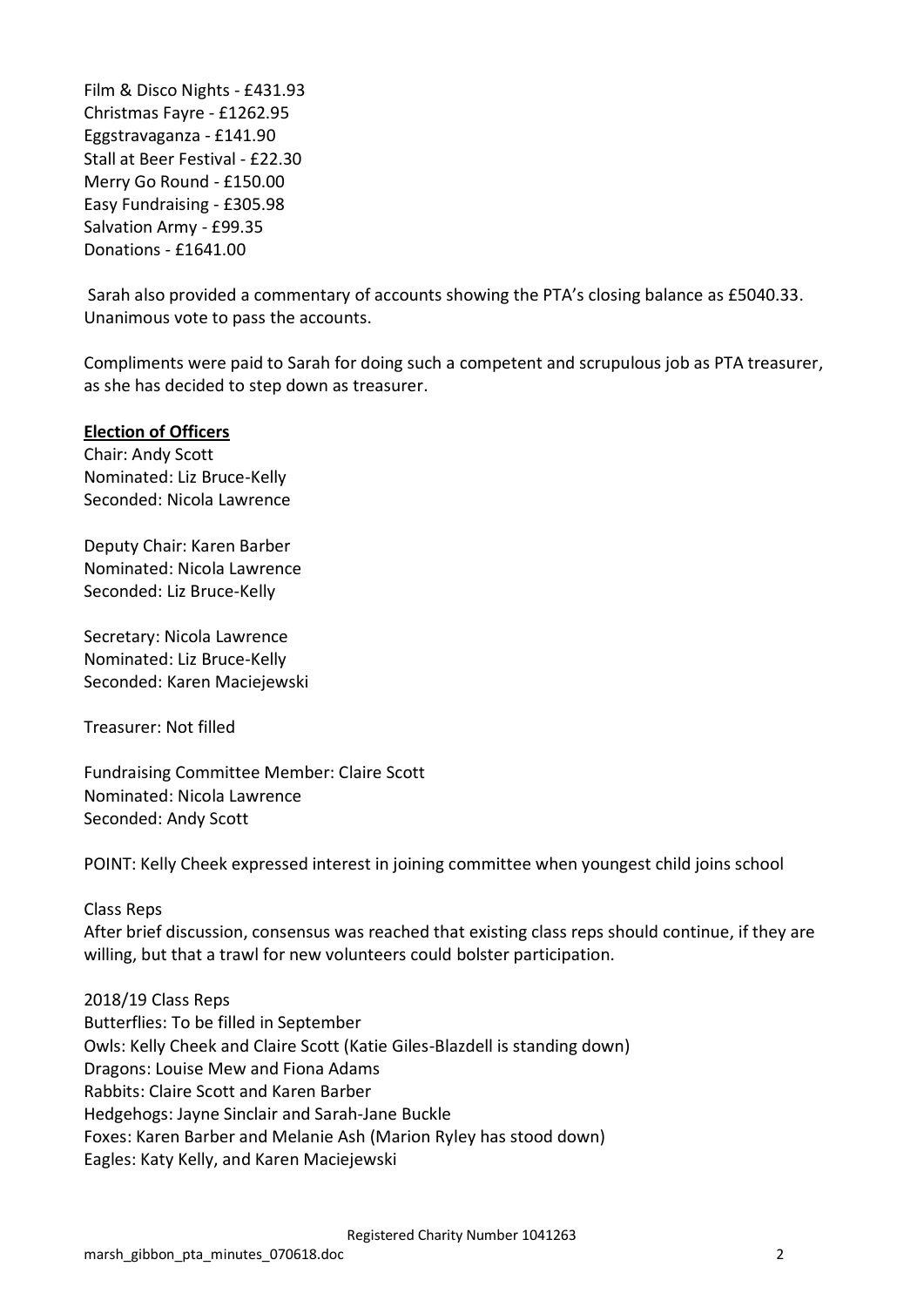POINT: Consensus among room that it was important to encourage other parents to become class reps too. Email/communication in September to encourage more volunteers.

# **Programme of Events**

- **Pig Roast** (6<sup>th</sup> July) Karen Barber provided update on the PTA's biggest fundraising event  $\bullet$ including an appeal for volunteers to help on day of event, and to clear away on following morning. Mufti day on  $29<sup>th</sup>$  June – idea from Louise Mew for World Cup theme (children dress in colour of country they're supporting) ACTION: Karen Barber/Claire Scott to draft a Parentmail to trawl for volunteers to help on day of event and day after
- **School Sports Day (27th June)** Liz Bruce-Kelly explained how in previous years the PTA has run a breakfast stall for parents, selling teas/coffees and croissants etc. Consensus to do the same again this years. Holly Franklin mentioned that Katy Kelly might re-run the headteacher for the day competition that worked well last year. Holly and Karen B to liaise.

ACTION: Karen Barber/Claire Scott to draft Parentmail or Newsletter contribution asking for parents to donate croissants etc.

**Other ideas:** Discussion of other ideas, including lollipop sale, Roald Dahl themed mufti,  $\bullet$ Armistice centenary tie in, soak the teacher and race night for Spring Term. Discussion among room that the PTA should refrain from over-doing cake sales. Alternative, simple ideas needed.

ACTION: Andy Scott to contact class reps to ask them for ideas of simple, repeatable fundraisers to complement existing cake sales.

ACTION: Andy Scott to put together basic calendar of PTA events, showing Christmas Fayre, Easter egg-stravaganza, pig roast, 2 x film nights.

### **Any Other Business**

**School Lottery:** Jayne Sinclair followed up on idea raised at previous meeting. Jayne had spoken to Ickford School and carried out some research into the feasibility of a school lottery. Jayne explained that she had looked into two companies with lottery options (Vale Lottery and Schools Lottery) and went into some detail about how the two schemes compared. The lottery options are the same parent company with different types of lottery benefitting participants in different ways. Liz Bruce-Kelly proposed motion to pursue the idea of the Schools Lottery, which was passed unanimously. ACTION: Andy to advise at next meeting

- **Extended after school care:** Louise Mew raised point that neighbouring schools have  $\bullet$ after school provision until 6pm and asked whether the possibility of this could be investigated by the governors at Marsh Gibbon School. ACTION: Holly Franklin (governor) to raise at next governor's meeting.
- **Signing in classes:** Louise Mew asked whether it might be possible to introduce Makaton  $\bullet$ or similar into classrooms to support children with hearing issues. General consensus in room that this was a good idea, where the need arose. New head Paul Alford said it's a case of looking at this case by case and providing support where needed. Karen Maciejewski added that as a qualified Makaton teacher she would be willing to run after school club.
- **Merry Go Round:** Jayne Sinclair said she would like to step down as Merry Go Round coordinator. Louise Mew and Hannah Lyon agreed to take over.
- **Book donation**: following Mrs Hickey's stated commitment to complete the library  $\bullet$ creation before end of term, Andy Scott confirmed he is looking into setting up an On Line Amazon gifting list – Staff identify books and people can donate from that Gift list.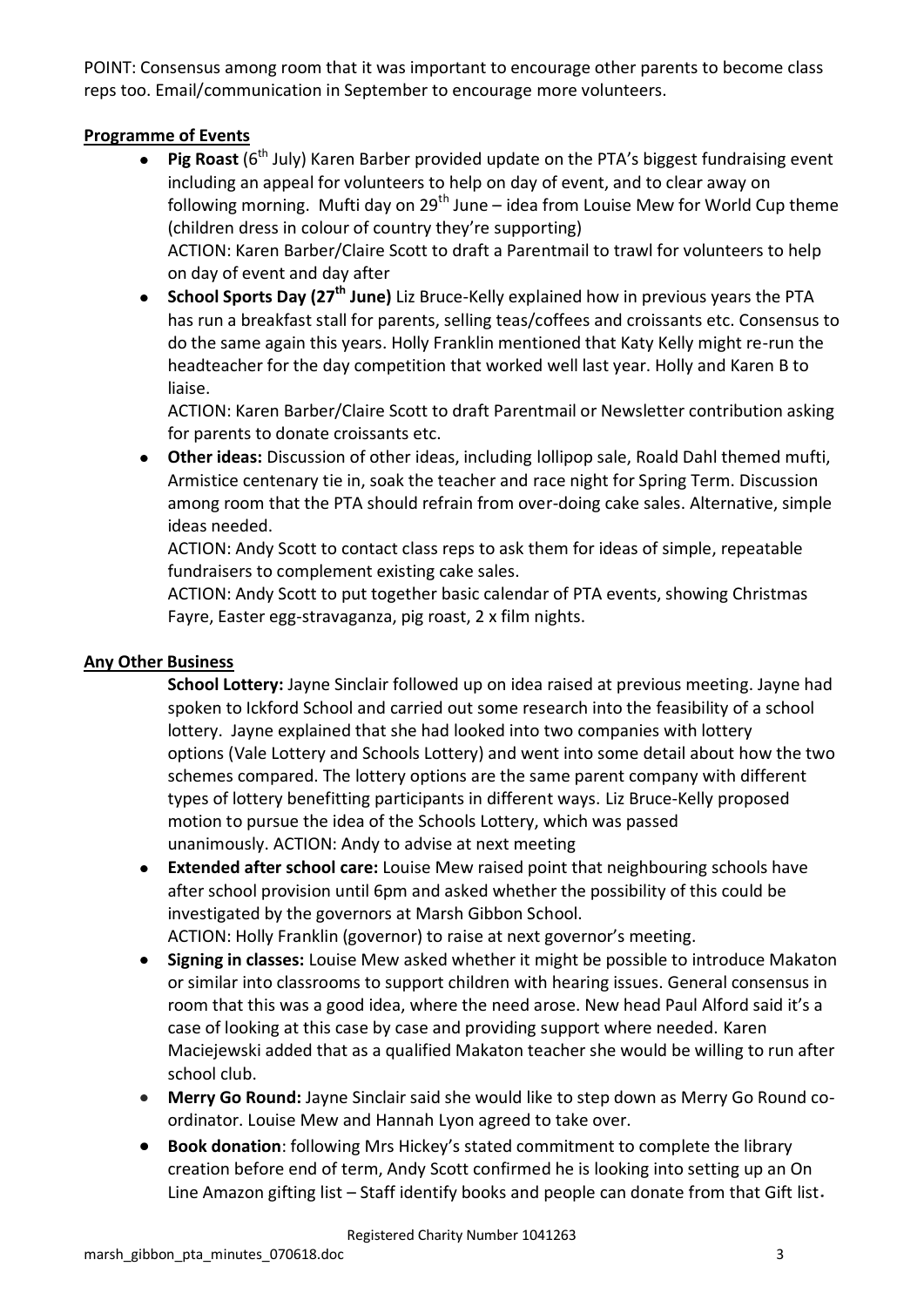Meeting closed: 9.20pm.

# THE NEXT PTA MEETING IS THURSDAY 20<sup>TH</sup> SEPTEMBER 7.45 FOR 8.00PM AT THE SCHOOL EVERYONE IS INVITED SO PLEASE COME ALONG!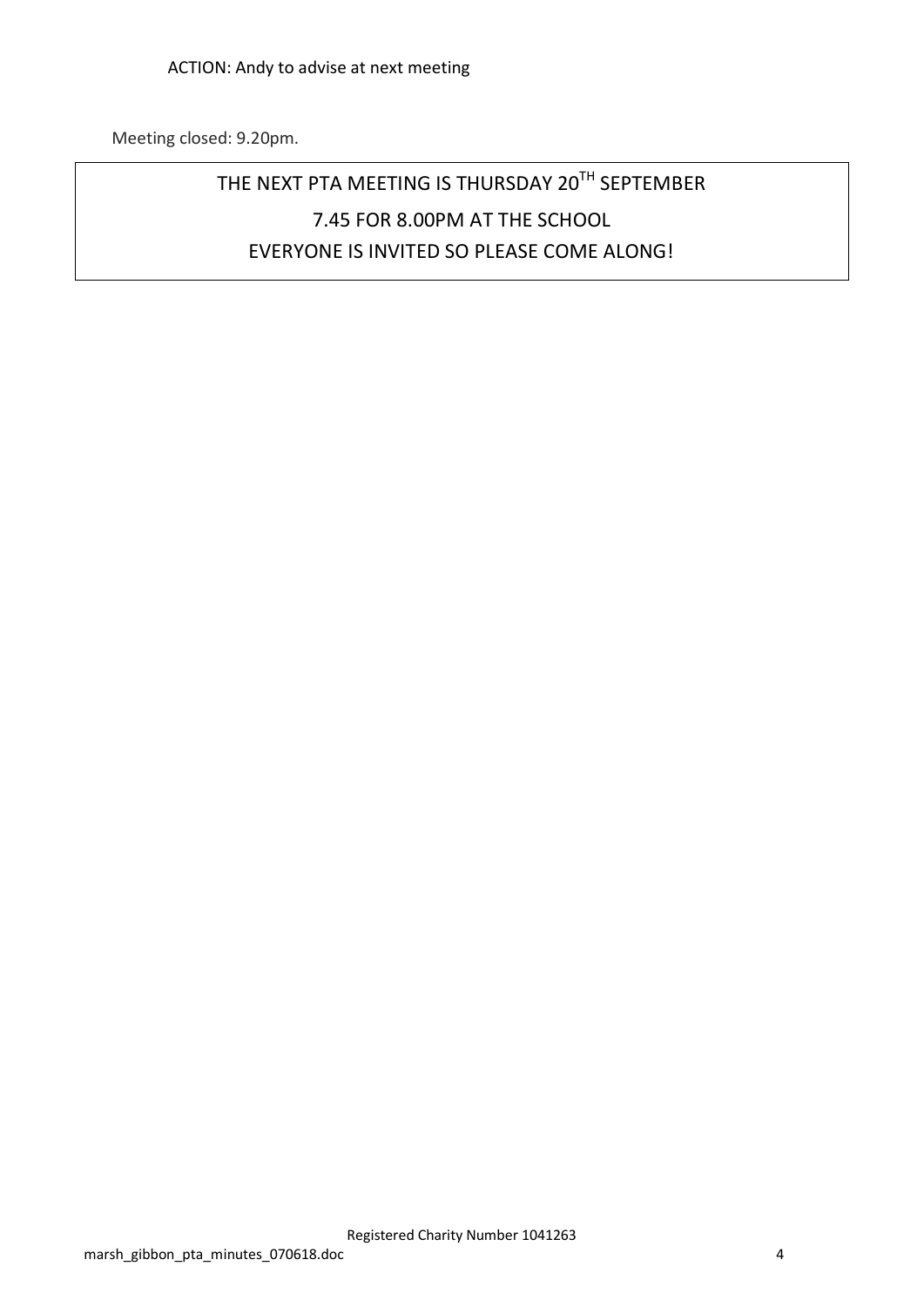# **Appendix 1**

### **Chairperson's Report**

Thank you to everyone for coming tonight and if you are new parents to the school then a warm welcome, I'm Liz Bruce-Kelly Vice Chair of the PTA.

I gave a speech two years ago in the absence of a chair and I was tempted to read that one out again tonight! There were lots of elements that I firmly believe in and so feel I should repeat some of these!

Your child will do better at school if you get involved in the PTA! He/ she will be happier at school, he/ she will achieve more at school!

Research has shown that parental involvement has a very significant impact on our child's achievement and attainment at school! We all want the best for our children? A successful PTA provides parents and teachers with the opportunity to exchange views, work together and to develop mutual trust and confidence.

As parents/carers and teachers we are all automatically members of the PTA. And the PTA is crucial to a school's smooth running! We work in partnership with the school!

We have achieved a huge amount over the past 15 years that I've been involved with this school and long may the PTA continue to be a successful catalyst in making our aspirations come true!

This year alone we have contributed £7,000 towards the new IT equipment and £2,000 towards the new playground equipment. But it's not all about big expensive items, the little things really matter too! We paid for the dance costumes for the KS1 & 2 dance performances and they only came 1st and 2nd in the competition finals! Well done to all that were involved!

Recent figures show that PTA's raise over 73 million pounds a year, providing funds to improve the school experience for millions of children in both primary and secondary education – from buying skipping ropes to equipping an ICT suite!!!

As you may have gathered by now our PTA needs you to help it continue with it's vital fundraising to improve the resources available and our children's experience of education. Fundraising success is only made possible by the involvement of parents.

Why should I get involved?

Enjoy being informed and understand the challenges the school faces and become part of the solution.

Boost your child's well-being and help raise funds to improve the resources available to your child. It's proven that children do better in school when parents are involved.

In a world where everyone's time is precious, it can be a daunting thought getting involved with the PTA but we value anyone's time whether it's a little or a lot that you can offer!

Now to say thank you to those who are involved…

I would like to thank

Philip Blazdell for being Chair for the last two years but due to work commitments he unfortunately will not be able to continue.

Sarah Reveler for being a scrupulous Treasurer, and for all the hard work she's put in over the last few years! But it's time for her to hand over the ropes.

Nicola Lawrence for being a diligent Secretary, you've done a tremendous job!

Registered Charity Number 1041263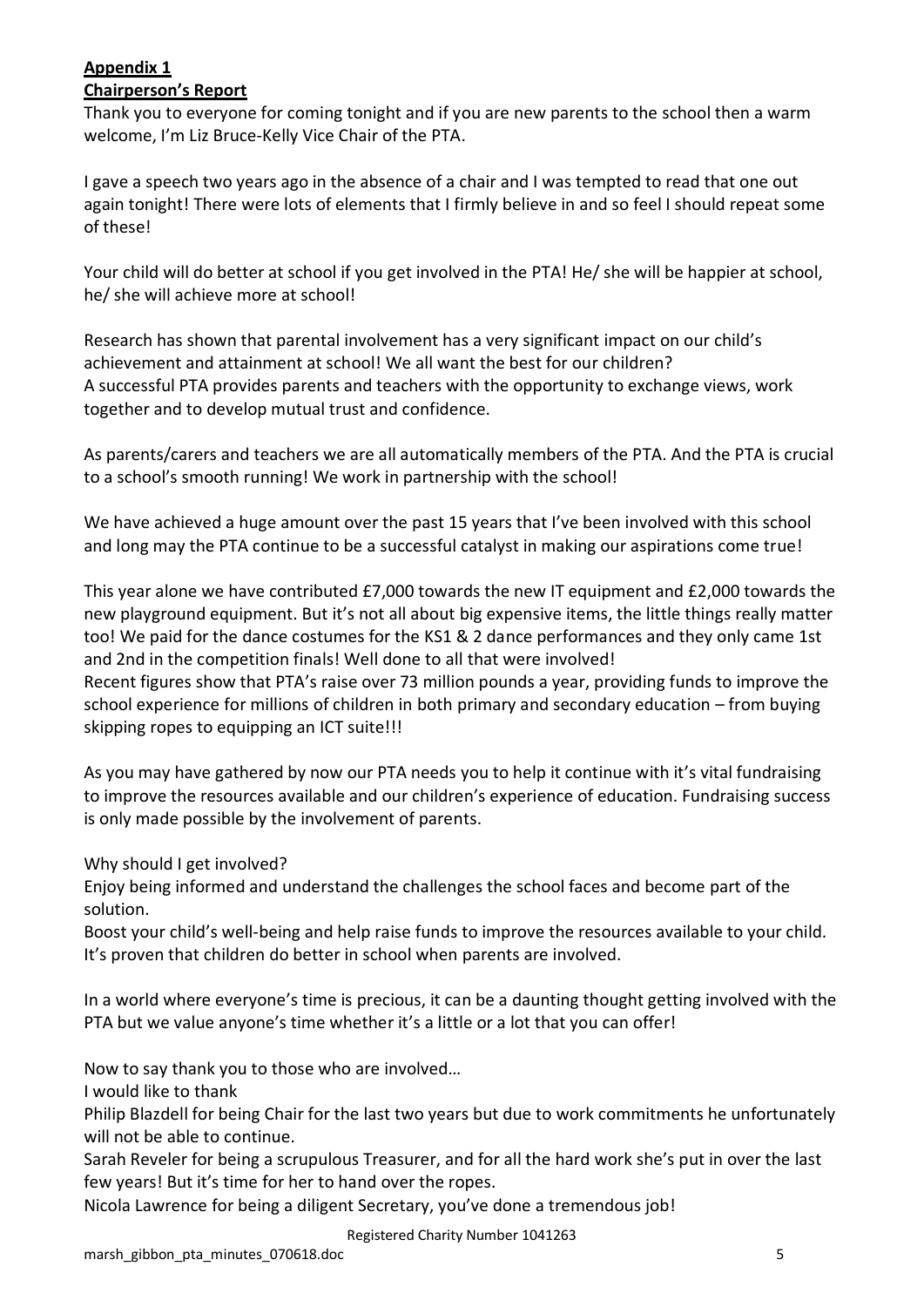I would also like to thank……..

Karen Barber & Claire Scott for being committed Fundraising Co-Ordinators. I wish you every success for the upcoming Pig Roast and future events!

I would also like to thank all the Class Reps, without them we wouldn't be able to organise our fundraising events as successfully. Their role is vital especially when it comes to passing on information from the PTA to other parents in their child's class and hopefully they find it very rewarding.

Finally, I'd like to thank Julie Hickey and all the staff. Our current year 6's and Julie started Marsh Gibbon CE Primary School on the same day (well there might have been an inset day but that was 7 years ago and I can't remember what happened last week!). So, soon it will be the end of an era for Julie and our not so little cherubs as they move on to exciting times! The school has changed a lot over the last 7 years, structurally with the new classrooms etc. and academically.

I'd like to thank you Julie for all your hard work over the last 7 years and for progressing the school forward in the right direction. All three of my children have flourished from little acorns!

Thank you

Liz Bruce-Kelly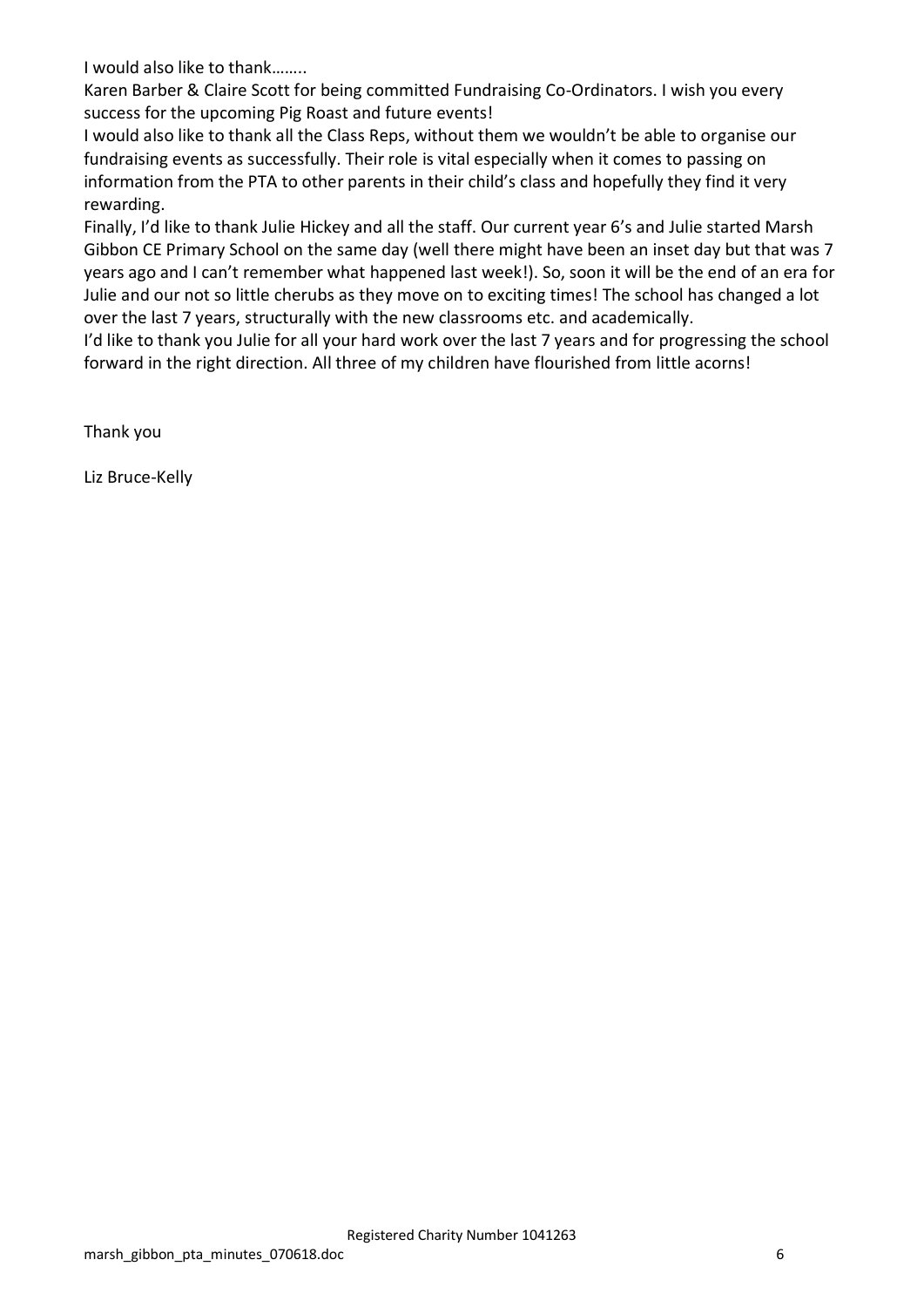# **Appendix 2 Headteacher's Report**

### **Headteacher's Report**

### **Head teachers Report to PTA**

I would like to welcome Paul Alford, Head teacher from September and thank him for coming. I hope you all have the opportunity to introduce yourselves to him.

This will be my last AGM and final PTA meeting so I am quite sad about that. I think it is a good idea to have the AGM at this time of year and have things in place ready for September. At the end of the summer term I will be leaving with our present Y6, who I started with 7 years ago. It certainly doesn't seem that long ago, but reflecting back a great deal has been achieved with the very valuable support of Governors, staff and parents. There is no doubt that this school is a richer place because of the money parents raise, but also the support in other ways.

I have been trying to think of some of the things the PTA has raised money towards.

Reading books – I remember that replacement of the old and very worn out reading books was the first purchase I mad from PTA funds. Mike Spencer Jones was the Chair at that time.

Since then I can also think of:

- Equipment for older children
- Library books
- Outside play equipment
- IT equipment
- Funding science weeks and equipment

I am sure that there is so much more so thank you very much.

### **Sporting success**

We are very proud of all we have achieved, particularly recently and under the leadership of Miss Fitzpatrick. We have two magnificent cups in our entrance to celebrate our success at the dance festival. We are now in the football final for the Bicester league and remain unbeaten.

### **Library**

I believe we now have the funding for the library and I although I will talk to Mr Alford and seek his approval for any decisions, I do want to see this in place before I hand over at the end of term.

### **Sugar Tax**

As I reported last time Becky F put in an application for funding from the sugar tax. We wanted to re-surface the playground and improve the quite area to the side of the pool. Unfortunately we received an email this week to say we are unsuccessful in our bid. Something perhaps for the future?

### **Playground Equipment**

The new equipment for younger children is now in place and you can see it through the hall windows. Our Sports leaders, Max, Cate and Charlie were very involved in talking to our younger children, showing them ideas from catalogues and deciding on the equipment. We are funding most of this from our Sports Premium but if you remember the PTA offered to support by providing £2000 towards this.

### **Pig Roast**

Our biggest fund raiser will be happening later this term. Please do support in any way you can and come along and bring people. Yes the idea is to raise funds, but it is also a fun time with friends and family and lots of fun!

Thank you everyone Julie Hickey